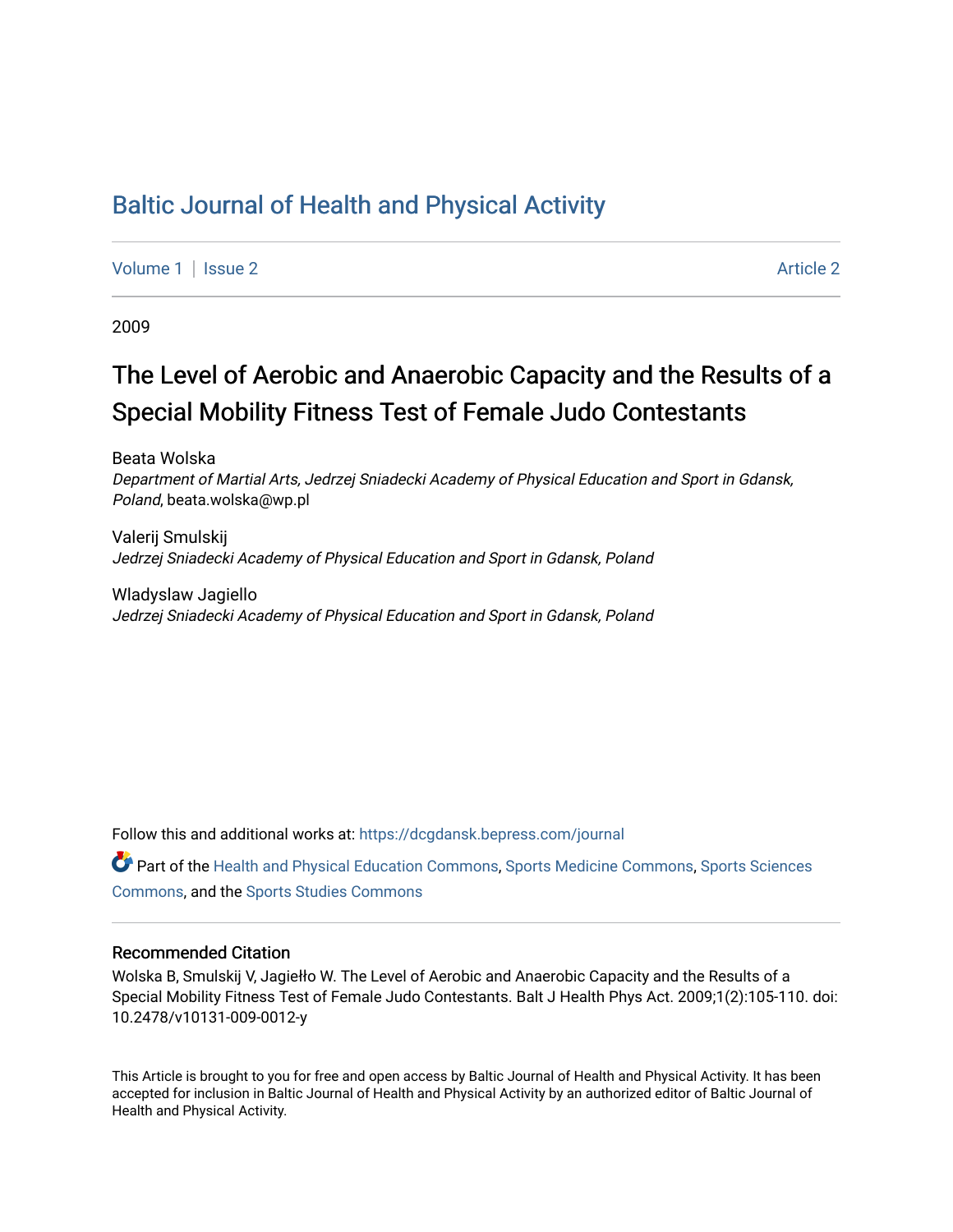|                                                                                                                                    | The Level of Aerobic and Anaerobic Capacity<br>and the Results of a Special Mobility Fitness Test<br>of Female Judo Contestants                                                                                                                                                                                                                                                                                                                                                                                                                                                                                                                                            |
|------------------------------------------------------------------------------------------------------------------------------------|----------------------------------------------------------------------------------------------------------------------------------------------------------------------------------------------------------------------------------------------------------------------------------------------------------------------------------------------------------------------------------------------------------------------------------------------------------------------------------------------------------------------------------------------------------------------------------------------------------------------------------------------------------------------------|
|                                                                                                                                    | DOI: 10.2478/v10131-009-0012-y                                                                                                                                                                                                                                                                                                                                                                                                                                                                                                                                                                                                                                             |
| <b>Authors' Contribution:</b><br>A - Study Design<br>B - Data Collection                                                           | Beata Wolska <sup>(A,B,D,E,F)</sup> , Valerij Smulskij <sup>(A,B,C,D,E)</sup> ,<br>Władysław Jagiełło <sup>(A,B,E,F)</sup>                                                                                                                                                                                                                                                                                                                                                                                                                                                                                                                                                 |
| C - Statistical Analysis<br>D - Data Interpretation<br>E - Manuscript Preparation<br>F - Literature Search<br>G - Funds Collection | Jedrzej Sniadecki Academy of Physical Education and Sport in Gdansk,<br>Poland                                                                                                                                                                                                                                                                                                                                                                                                                                                                                                                                                                                             |
|                                                                                                                                    | Key words: judo, female contestants, special fitness, aerobic, anaerobic function                                                                                                                                                                                                                                                                                                                                                                                                                                                                                                                                                                                          |
|                                                                                                                                    | <b>Abstract</b>                                                                                                                                                                                                                                                                                                                                                                                                                                                                                                                                                                                                                                                            |
|                                                                                                                                    | Background:   The purpose of this work is to determine the correlation between the indexes<br>of the special fitness test and the parameters of aerobic and anaerobic<br>capacities of women judo competitors during the preparation to the<br>competitive period.                                                                                                                                                                                                                                                                                                                                                                                                         |
| <b>Material/Methods:</b>                                                                                                           | In the research presented in the paper the level of aerobic and anaerobic<br>capacity and the results of a special mobility fitness test of female judo<br>contestants, either members of the Olympic and National Teams or their<br>immediate reserves, was determined $(n=11)$ . In order to assess the aerobic<br>capacity a test with increasing load until the refusal to continue the test was<br>applied, while the anaerobic capacity was assessed thanks to the application<br>of 30 seconds Wingate Test with a load on lower limbs. Within the framework<br>of the assessment of special mobility fitness, the Special Judo Fitness Test<br>(SFJT) was applied. |
| <b>Results:</b>                                                                                                                    | An analysis of correlation between the anthropometric indices and SJFT<br>indices was carried out: besides that a correlation between the indices of<br>aerobic and anaerobic capacity and the results of the special mobility fitness<br>test were analyzed.                                                                                                                                                                                                                                                                                                                                                                                                              |
| <b>Conclusions:</b>                                                                                                                | On the basis of analysis of the empirical material it was determined that the<br>indices of special mobility fitness test clearly correlated with the relative<br>values of indices that characterized the aerobic and anaerobic capacity. A<br>lower level of indices of aerobic and anaerobic capacity in comparison with<br>results obtained by other authors was observed, while the indices diagnosing<br>the level of special fitness of female judo contestants had a higher value.                                                                                                                                                                                 |
| $Mord$ count: $2.111$                                                                                                              |                                                                                                                                                                                                                                                                                                                                                                                                                                                                                                                                                                                                                                                                            |

| Word count: $2,141$ |                                 |
|---------------------|---------------------------------|
| Tables: 5           | Received: June 2009             |
| Figures: -          | Accepted: September 2009        |
| References: 17      | <b>Published: December 2009</b> |

#### Address for correspondence:

Ms Beata Wolska

Academy of Physical Education and Sport, Department of Martial Arts, 80-336 Gdańsk, Poland, ul. K. Górskiego 1 Phone: +4858 554-74-50, e-mail: beata.wolska@wp.pl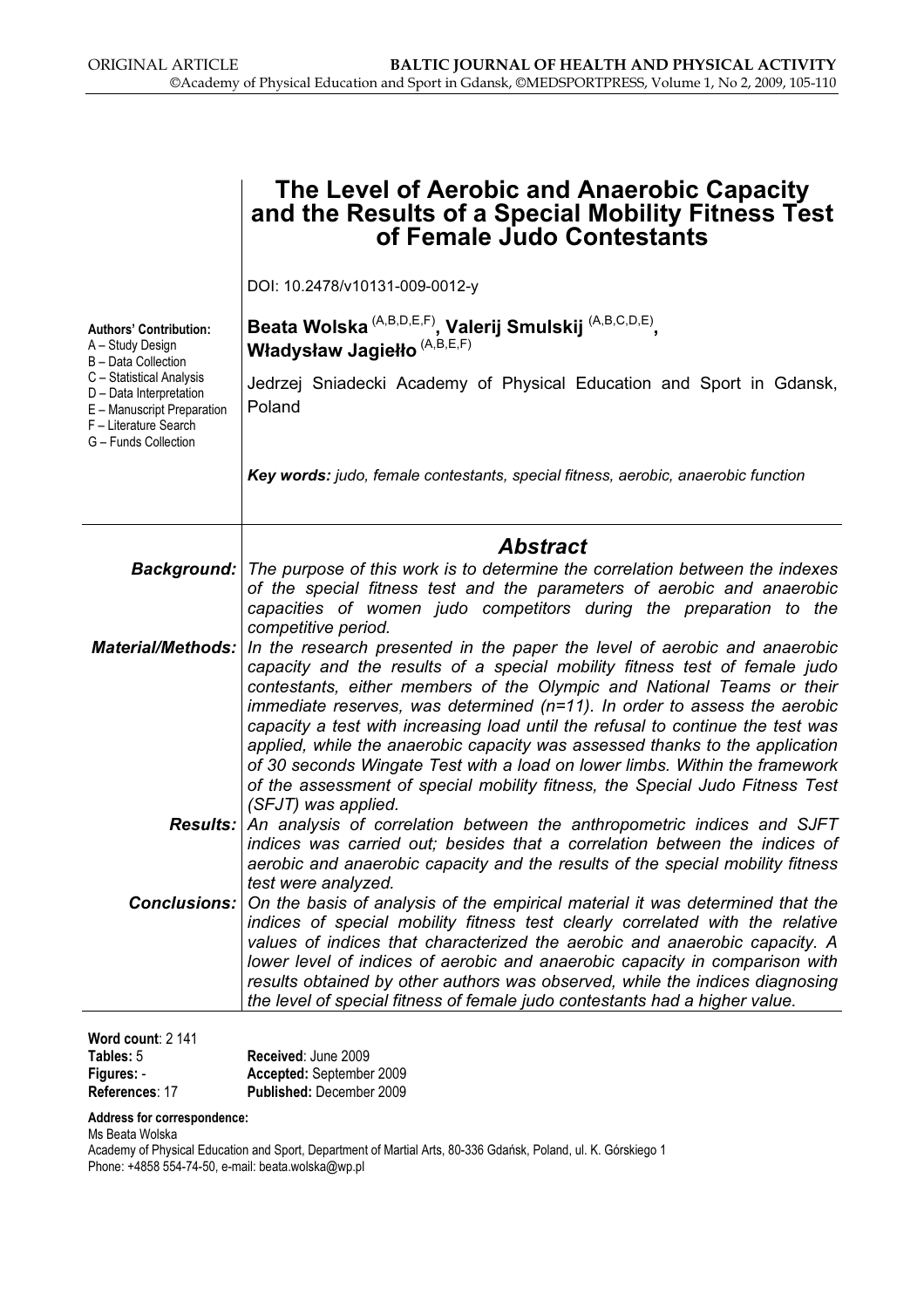#### Introduction

Judo is one of the sports of changeable intensity of effort. During contest, the non-stop periods of maximum or submaximum intensity are separated by longer or shorter breaks [1]. The analysis of judo competitive actions shows that all ducts of energetic functions are used. Judo techniques, such as throws, armlocks, choking and immobilisation techniques, call for high efficiency phosphogen processes – anaerobic non-lactic-acid and lactic-acid (glycolic) [2]. Considering the contest duration and the number of contests during a tournament, aerobic capacity is also important in terms of better use of the judoka's system and theprompt recuperation process [3].

In hitherto studies, several laboratory tests have been used to assess effort capacity [4,5,6]. But, it seems that the best tests are these which will give similar effort responses as those ones observed in a competition.

The purpose of this work is to determine the correlation between the indexes of the

special fitness test and the parameters of aerobic and anaerobic capacities of women judo competitors during the preparation to the competitive period.

#### Material and Methods

Eleven senior women judo competitors were subject to our study; they were members of the Olympic and National Teams. Most competitors were from the AZS AWFiS Sport Club-Gdańsk, current Poland's Champion. The examinations were carried out in July 2007 at the Combat Sport Department and the Functional Diagnosis Laboratory at AWFiS Gdańsk.

In order to determine the somatic features, body heights and body mass indexes and components were measured. Body mass index (BMI), fat mass content (FAT) and fat-free mass content (FFM), were measured by the TBF-410 TANITA MA III Body Composition Analyzer, with making use of the bioimpedance electric metod. Special Judo Fitness Test (SJFT), was used to assess special effort capacities [7]. The test is composed of three periods of work: 15 s (series A), 30 s (series B), 30 s (series C), separated by 10 s breaks. During each effort the tested athlete's task was to perform the greatest number of seoi-nage throws, with two partners of similar heights and the same weight category who stood 6 m apart each other with the thrower between them. Immediately on completion of series C and after 1 min since the test completion HR measurement was taken [bt·min<sup>-1</sup>]. To measure the frequency of the heart rate, a sport tester "Polar Sport Tester" was used (POLAR 810 I™ Finland). On the basis of the obtained results, the index was calculated:

 $I_{\text{SJFT}}$  = HR after effort (bt·min<sup>1</sup>) +HR after 1 min. since effort comp. (bt·min<sup>1</sup>) Sum of throws (series A + series B +series C)

To assess aerobic capacity in a laboratory, the test of increasing load up to exhaustion was used [8]. The computerised analyzer of exhalation gases the Cosmed brand  $K4b<sup>2</sup>$  and the "Monark 828 E Ergometric" ergometer were used. The trial was performed in a sitting position. The test started with five-minute physical effort with the load of 1.5 watt per one kilogram of body mass (W·kg<sup>-1</sup>), at rounds of frequency of 50 per minute (50 $\cdot$ min<sup>-1</sup>). At the main stage of the test the load was increased by 25 W every minute up to exhaustion phase. The heart rate was measured by the POLAR 810 i™ (Finland).

To assess anaerobic capacity in a laboratory, the Wingate Anaerobic Test (WAnT) of 30 seconds version was used [9]. The examined competitors performed the test for lower limbs, using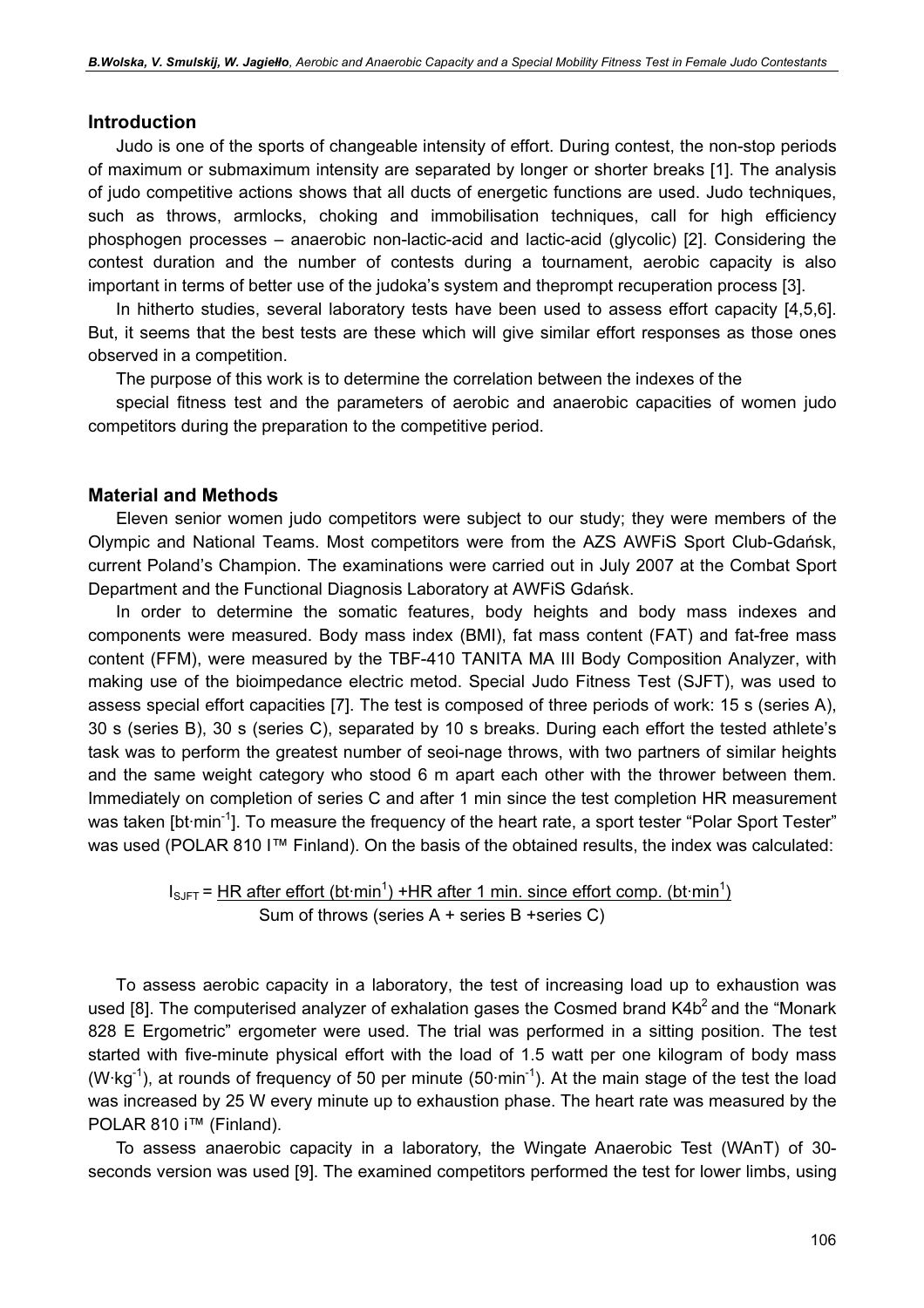the "Monark 824 Ergometric", with the loads related to their body mass: 75 g·kg<sup>-1</sup>. The MCE v 2.0 computer program was used for calculating the mechanic indexes WAnT [10]. The "STATISTICA 6.0 PL" computer program was used for the mathematic-statistical data processing: arithmetic mean (M), standard deviation (SD), correlation coefficient (r), mean differences significance (p).

### **Results**

| <b>Statistics</b> | <b>Experience</b> | Age<br>(years) | <b>Height</b><br>(cm) | Weight<br>(kg) | <b>BMI</b> | FAT<br>(kg) | FAT<br>(% | <b>FFM</b><br>(kg) | FFM<br>(%) |
|-------------------|-------------------|----------------|-----------------------|----------------|------------|-------------|-----------|--------------------|------------|
| Μ                 | 14.2              | 25.2           | 168.2                 | 65.6           | 23.1       | 13.6        | 19.9      | 52.1               | 80.1       |
| <b>SD</b>         | 4.0               | ບ.ເ            | 5.5                   | 12.1           | っっ<br>J.Z  | 6.6         | 5.4       | 6.2                | 5.4        |

Tab. 1. The anthropometric features of women judo competitors (n=11)

The presented values are mean±standard deviation, BMI-body mass index, FAT-fat mass content, FFM-fat-free mass content

The values of indexes were obtained by means of the Special Judo Fitness Test, which determine the levels of special fitness in women judo competitors, and which have been presented in Table 2.

| Tab. 2. The mean values of the SJFT indexes of women judo competitors (n=11) |  |
|------------------------------------------------------------------------------|--|
|------------------------------------------------------------------------------|--|

| <b>Statistics</b> |                        |                   |      |                       |                                  |             |      |
|-------------------|------------------------|-------------------|------|-----------------------|----------------------------------|-------------|------|
| M                 | r 0<br><u>_</u><br>უ.ა | Q7<br>J.I         | 9.3  | 24.3                  | 175<br>. ا ب                     | 129         | 12.6 |
| SD                | 0.47                   | 70<br><b>v.iv</b> | 0.79 | $\sim$<br>$\cdot$ . O | -<br>$\cdot\cdot$ . $\cdot\cdot$ | 120<br>ن ۱۷ | 0.69 |

1-the number of throws in series A; 2- the number of throws in series B; 3-the number of throws in series C; 4-sum of throws in three series; 5-HR immediately after series  $C(bt\,min^{-1})$ ; 6-HR after 1 min rest since series C (bt·min<sup>-1</sup>);  $7-I<sub>SJFT</sub> (index)$ 

The correlation analysis between the somatic indexes and the SJFT ones revealed a negative correlation between body height and the number of throws in series C (r=-0.71), the sum of throws (r=-0.66); at p<0.05. A negative correlation was also observed between FFM (kg) and the number of throws in series A ( $r=-0.68$ ), the number of throws in series C ( $r=-0.67$ ), the sum of throws (r=-0.73); at p<0.05.

The mean values of the selected indexes which relate to the respiratory and circulation systems, and the relevant values of standard deviations have been presented in Table 3. It has been revealed that the absolute value of critical strength was 252±32 W, and when converted per 1 kilogram of body mass it was  $3.9\pm0.70$  W·kg<sup>-1</sup>. Maximum oxygen intake was 2619 $\pm$ 311 mL·min<sup>-1</sup>, which relatively amounted to  $41.0\pm6.4$  mL·kg<sup>-1</sup>·min<sup>-1</sup>. Mean values of the heart rate maximum  $(HR<sub>max</sub>)$  at test effort up to the exhaustion phase oscillated around 181.5 $\pm$ 7.6  $bt·min^{-1}$ .

Mean values of the basic parameters of the strength dynamics during WAnT and their standard deviations have been presented in Table 4.

The absolute values of mean strength ( $P_{WAnTmid}$ ) was 477 $\pm$ 50 W, whereas the relative values (per one kilogram of body mass) was 7.63±0.72 W·kg<sup>-1</sup>. Maximum power (MP<sub>WAnT</sub>) recorded during WAnT and represented with absolute value was up to 589±72 W, and relative value 9.10±0.91 W·kg<sup>-1</sup>. The examined women did their work (W<sub>tot</sub>) at the levels of 14.20±1.60 kJ, which per one kilogram of body mass t was  $220\pm 22$  J·kg<sup>-1</sup>. Other indexes have also been analyzed; they determined the anaerobic capacity, such as the time of assuming maximum power (TUZ), and the time of keeping maximum power (TUT). The values of these indexes were 4.63±0.60 s and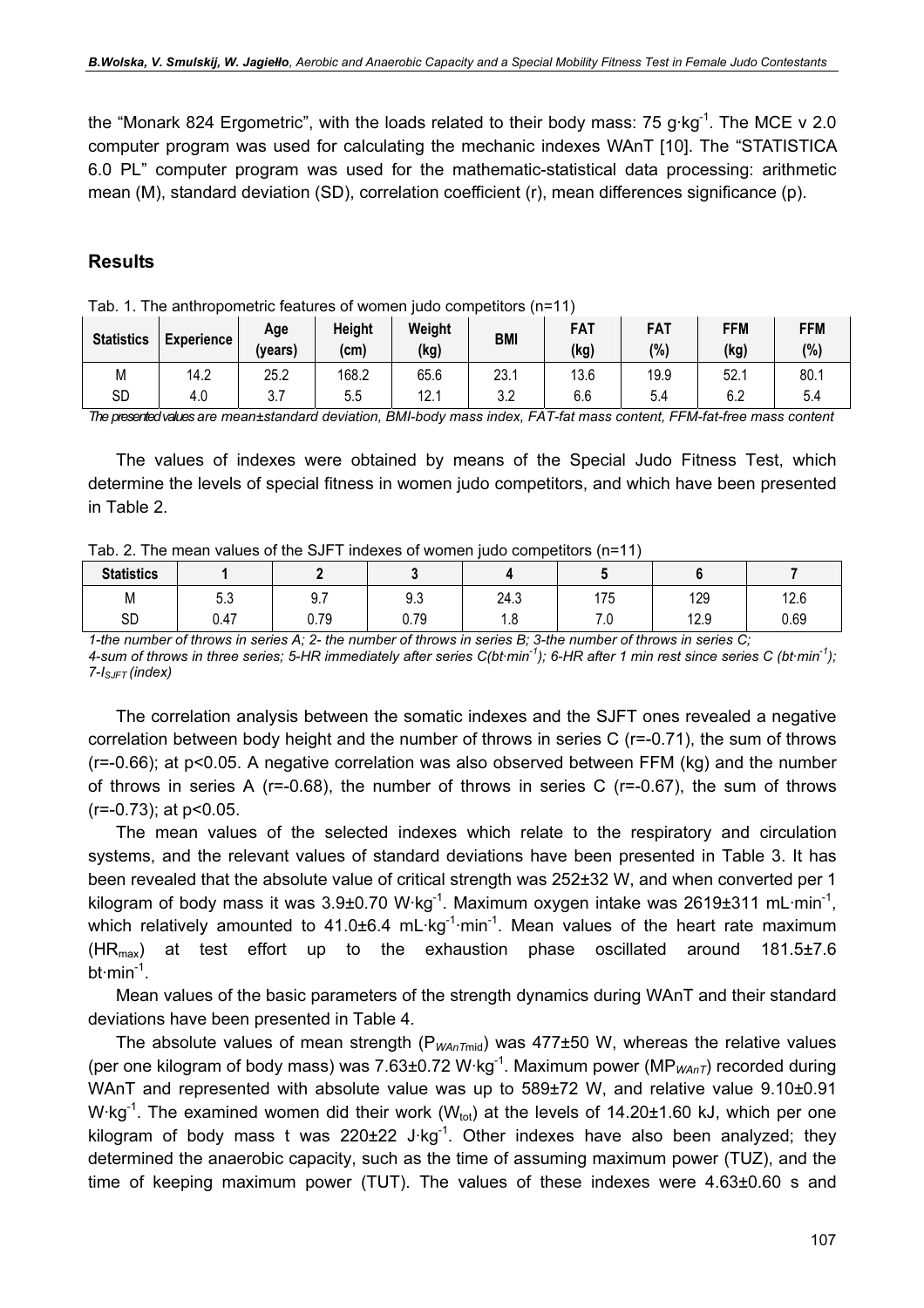3.20±1.25 s, respectively. The value of the decreasing speed power index (WSM) during 30 second effort was 0.202±0.043 W·kg<sup>-1</sup>·s. The correlation coefficients of physiological parameters were shown in Table 5.

| $VE$ <sub>max</sub> (L $min-1$ ) | $103.5 \pm 18.3$ |
|----------------------------------|------------------|
| $VO2 max (mL·min-1)$             | 2619±311         |
| $VCO2 max (mL·min-1)$            | 2981±482         |
| $VO2 max (mL kg-1 min-1)$        | $41.0 + 6.4$     |
| $VE\cdot VO_2 - 1$               | $44.3 \pm 15.4$  |
| $VE\cdot VCO2$ -1                | $41.3 \pm 7.7$   |
| RQ                               | $1.20 \pm 0.17$  |
| $HR_{max}$                       | 181.5±7.6        |
| $O_2$ HR $-1$ (mL)               | $15.2 \pm 2.6$   |
| $W_{cr}(W)$                      | $252 + 32.5$     |
| $W_{cr}$ (W $\cdot$ kg $-1$ )    | $3.9 \pm 0.70$   |

Tab. 3.The aerobic capacity indexes of women judo competitors (n=11)

| Tab. 4. The anaerobic capacity indexes of women |  |
|-------------------------------------------------|--|
| judo competitors (n=11)                         |  |

| $VE$ <sub>max</sub> $(L \cdot min^{-1})$ | 103.5±18.3      | P <sub>WAnTmid</sub> (W)   | $477 + 50$        |
|------------------------------------------|-----------------|----------------------------|-------------------|
| $VO2 max (mL·min-1)$                     | 2619±311        | PwAnTmid (W·kg-1)          | $7.63 \pm 0.72$   |
| $VCO2 max (mL·min-1)$                    | 2981±482        | $W_{\text{tot}}$ (kJ)      | 14.20±1.60        |
| $VO2 max (mL kg-1·min-1)$                | $41.0 + 6.4$    | $W_{tot}(J \cdot kg^{-1})$ | $220+22$          |
| $VE\cdot VO2 - 1$                        | $44.3 \pm 15.4$ | $MP_{WAnT}(W)$             | $589 + 72$        |
| $VE\cdot VCO2 -1$                        | $41.3 \pm 7.7$  | $MP_{W AnT}$ (W·kg-1)      | $9.10 + 0.91$     |
| <b>RQ</b>                                | $1.20 \pm 0.17$ | $WSM (W kg^{-1}·s)$        | $0.202 \pm 0.043$ |
| $HR_{max}$                               | $181.5 \pm 7.6$ | TUZ(s)                     | $4.63 \pm 0.60$   |
| $O_2$ ·HR· <sup>1</sup> (mL)             | $15.2 \pm 2.6$  | TUT(s)                     | $3.20 \pm 1.25$   |
|                                          |                 |                            |                   |

Tab. 5.The correlation indexes of the capacity tests and the SJFT of women judo competitors (n=11)

|                                               | $min^{-1}$<br>$\sqrt{O_{2 \text{ max}}}$<br>$\overline{E}$ | max<br>$k$ g<br>ğ<br>$\overline{E}$ | $VO2$ <sup>-1</sup><br>ஜ் | $W$ or $(W)$ | $W_{\rm cr}$<br>( $W$ $kg$ -1) | $P_{W\!A\eta\,Tmid}$ | PwAnTmid<br>$(W \cdot kg^{-1})$ | $\sum_{k=1}^{N_{\rm tot}}$ | $W_{tot}$<br>(J·kg·1) | $MP_{WAT}$<br>(W) | $MP_{WA\tau T}$<br>$(W \cdot \text{kg-1})$ |
|-----------------------------------------------|------------------------------------------------------------|-------------------------------------|---------------------------|--------------|--------------------------------|----------------------|---------------------------------|----------------------------|-----------------------|-------------------|--------------------------------------------|
| Series A SJFT                                 | $-0.16$                                                    | 0.55                                | $-0.26$                   | $-0.04$      | 0.55                           | $-0.31$              | 0.63                            | $-0.42$                    | 0.63                  | $-0.36$           | 0.62                                       |
| Series B SJFT                                 | 0.08                                                       | 0.61                                | $-0.3$                    | 0.22         | 0.63                           | $-0.41$              | 0.61                            | $-0.45$                    | 0.62                  | $-0.38$           | 0.63                                       |
| Series C SJFT                                 | 0.05                                                       | 0.64                                | $-0.17$                   | 0.27         | 0.68                           | $-0.26$              | 0.67                            | $-0.33$                    | 0.68                  | $-0.23$           | 0.72                                       |
| Sum of throws in three<br>series              | 0.01                                                       | 0.69                                | $-0.27$                   | 0.20         | 0.72                           | $-0.36$              | 0.70                            | $-0.43$                    | 0.71                  | $-0.35$           | 0.73                                       |
| HR after series $C(bt·min-1)$                 | $-0.28$                                                    | $-0.02$                             | $-0.69$                   | $-0.38$      | $-0.11$                        | $-0.31$              | $-0.09$                         | $-0.31$                    | $-0.07$               | $-0.22$           | $-0.04$                                    |
| HR after 1 min rest(bt $\cdot$ min $\cdot$ 1) | $-0.45$                                                    | 0.08                                | $-0.51$                   | $-0.13$      | 0.24                           | $-0.29$              | 0.26                            | $-0.31$                    | 0.27                  | $-0.15$           | 0.38                                       |
| $I_{SJFT}$ (index)                            | $-0.50$                                                    | $-0.89$                             | $-0.34$                   | $-0.55$      | $-0.84$                        | 0.10                 | $-0.76$                         | 0.19                       | $-0.76$               | 0.24              | $-0.68$                                    |

The strongest relations referred to the relative values of  $VO_{2max}$  (mL·kg<sup>-1</sup>·min<sup>-1</sup>) and  $W_{cr}$  (W·kg<sup>-1</sup>) in most indexes of the special fitness test (p<0.05). Moreover, the lower values at SJFT were in relation to high relative values of  $VO<sub>2 max</sub>$  and  $W<sub>cr</sub>$ . It is also important to see the negative correlation between the ventilation oxygen consumption equivalent (VE·VO<sub>2</sub><sup>-1</sup>) and HR immediately after completing the test (p<0.05). Among the WAnT indexes the relative values of  $P_{WAnTmi}$  (W·kg<sup>-1</sup>), W<sub>tot</sub> (J·kg<sup>-1</sup>) and MP<sub>WAnT</sub> (W·kg<sup>-1</sup>) (p<0.05) manifested the strongest relations to SJFT. The negative relations between the index of SJFT and the relative values of the WAnT (p<0.05) are also noteworthy (Table 5).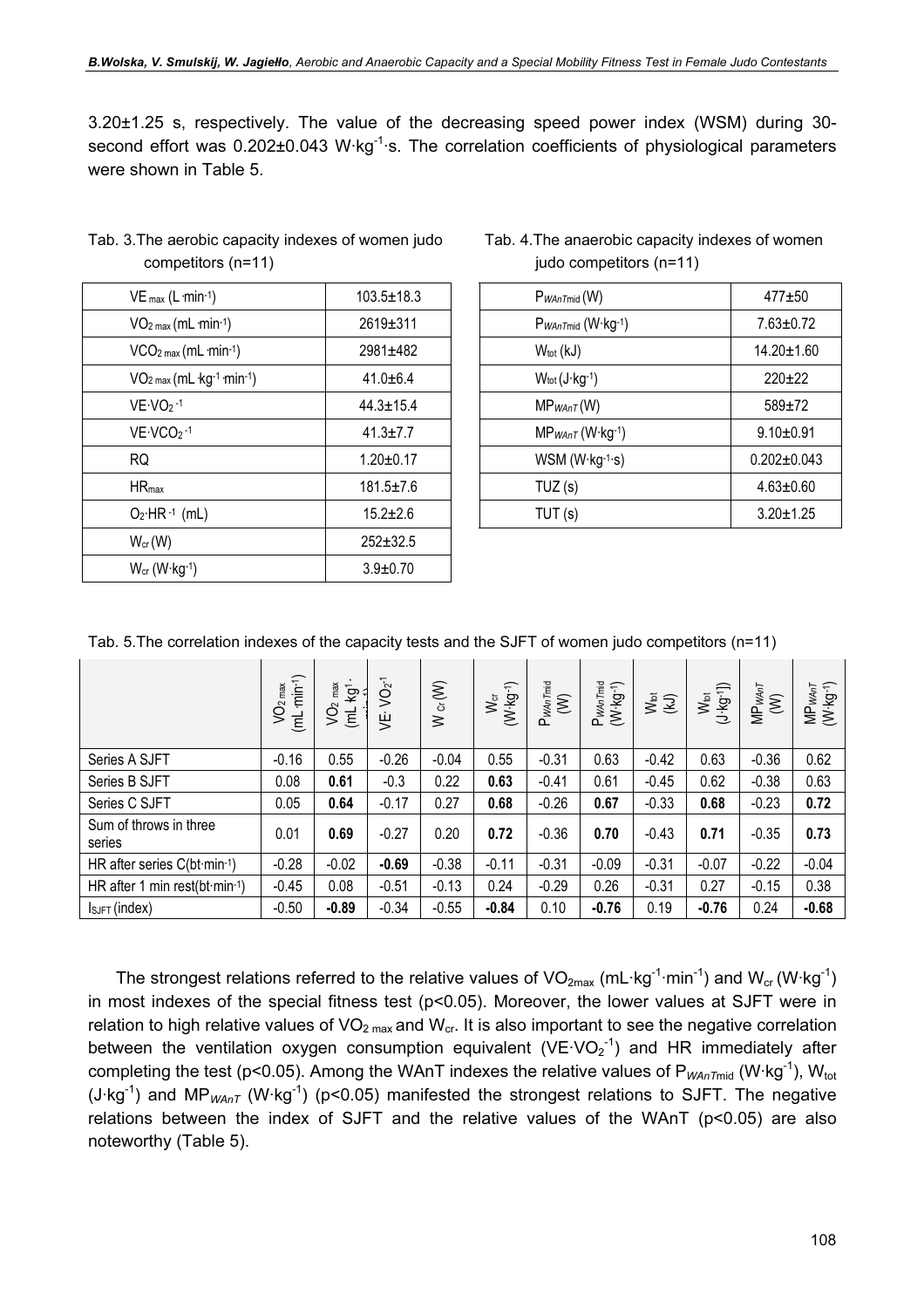#### **Discussion**

The results of the correlation analysis between the somatic indexes and the performance in the SJFT suggest that shorter women competitors and with lower FFM (kg) are able to execute more throws in the SJFT. The ability to execute many throws within a short period of time depends mainly on the anaerobic capacity of a competitor, whereas the HR restitution value is connected with aerobic metabolism [11].

The index value illustrates the levels of performance at the SJFT. Its lower values indicate the higher performance. The examined women competitors obtained similar values of that index i.e. 12.6±0.69, just like Brazilian competitors 12.62±1.48 [12], who had been prepared to the Pan American Games, and slightly lower values as compared to those ones in Sterkowicz's research 13.23±1.54 [13]. The values of HR obtained by Franchini and others [12] after completing the test was nearly the same as that one in our studies, and it was  $177\pm14$  bt $\cdot$ min<sup>-1</sup>. But HR measured 1 minute after the test was significantly higher in Brazilian women and it was 156 $\pm$ 5 bt·min<sup>-1</sup> in comparison to our studies, i.e.  $129\pm2.9$  bt $\cdot$ min<sup>-1</sup>.

Extensive research confirms that women judo competitors have significantly high aerobic and anaerobic capacity. In accordance with Laskowski's data, the mean value of maximum oxygen intake (VO<sub>2max</sub>) observed in female competitors from the National Judo Team reached the values of 48.6-51.8 mL·kg<sup>-1</sup>·min<sup>-1</sup> [2]. The same index, according to Mickiewicz's research, in women who practice judo, was 49.9 mL kg<sup>-1</sup>·min<sup>-1</sup>. In our studies, for VO<sub>2max</sub> we obtained the mean value of 41.0 $\pm$ 6.4 mL·kg<sup>-1</sup>·min<sup>-1</sup>, which was significantly lower in comparison to that one obtained by Callister and others, i.e. 52.0 mL $\cdot$ kg<sup>-1</sup> $\cdot$ min<sup>-1</sup> [15].

The maximum power index (MP<sub>WAnT</sub>), and especially absolute value of mean power (P<sub>WAnTmid</sub>) are regarded as the exponents of speed predispositions based on anaerobic capacity. Maximum anaerobic power, according to Bellotti and others, greatly affects the competitive performance of a judoka [16]. The mean value of maximum anaerobic power, in the research by Zdanowicz and Wojczuk, was determined at the levels of 9.63 W·kg<sup>-1</sup>, and 10.57 W·kg<sup>-1</sup> in the women judo competitors from the National Judo Team [17]. Lower mean values of MP<sub>WAnT</sub> 9.10±0.91 W·kg<sup>-1</sup> have been observed in our studies.

In the studies by Laskowski it was found, that during a 30-second test women judo competitors carried out the work at the levels of 238.8-255.0 J $kg<sup>-1</sup>$  [2], while the performed mean work, according to Zdanowicz and Wojczuk was at the level of  $220.8\pm16.9$  J·kg<sup>-1</sup> [4], similar to our findings  $220.0 \pm 22.0 \text{ J} \cdot \text{kg}^{-1}$ .

The correlation analysis, between aerobic and anaerobic capacities and the performance from the special fitness test has shown significant relations. The number of throws, executed at particular stages of the test, clearly correlated with the relative values of the indexes which characterize the function of the circulation and respiratory systems (VO<sub>2 max</sub>, W<sub>cr</sub>), as well as with the relative values of the P<sub>WAnTmid</sub>, W<sub>tot</sub>, MP<sub>WAnT</sub>, obtained during the WAnT. In the studies by Franchini and others [12], relative mean power in the Wingate test corresponded to the number of throws in series A ( $r=0.87$ ), in series C ( $r=0.75$ ), sum of throws ( $r=0.79$ ), and the SJFT index (r=-0.83). Whereas the index of power decrease correlated with the number of throws in series B  $(r=-0.75)$ , in series C  $(r=-0.72)$ , and sum of throws at the SJFT  $(r=-0.71)$ .

Thus, the sum of all throws in the SJFT significantly correlated both with the parameters of aerobic and anaerobic capacities. Moreover, the SJFT index strongly negatively correlated with the relative values of aerobic (VO<sub>2 max</sub>, W<sub>cr</sub>), and anaerobic capacities (P<sub>WAnTmid</sub>, W<sub>tot</sub>), and moderately negatively with the relative values of maximum power obtained during the WAnT.